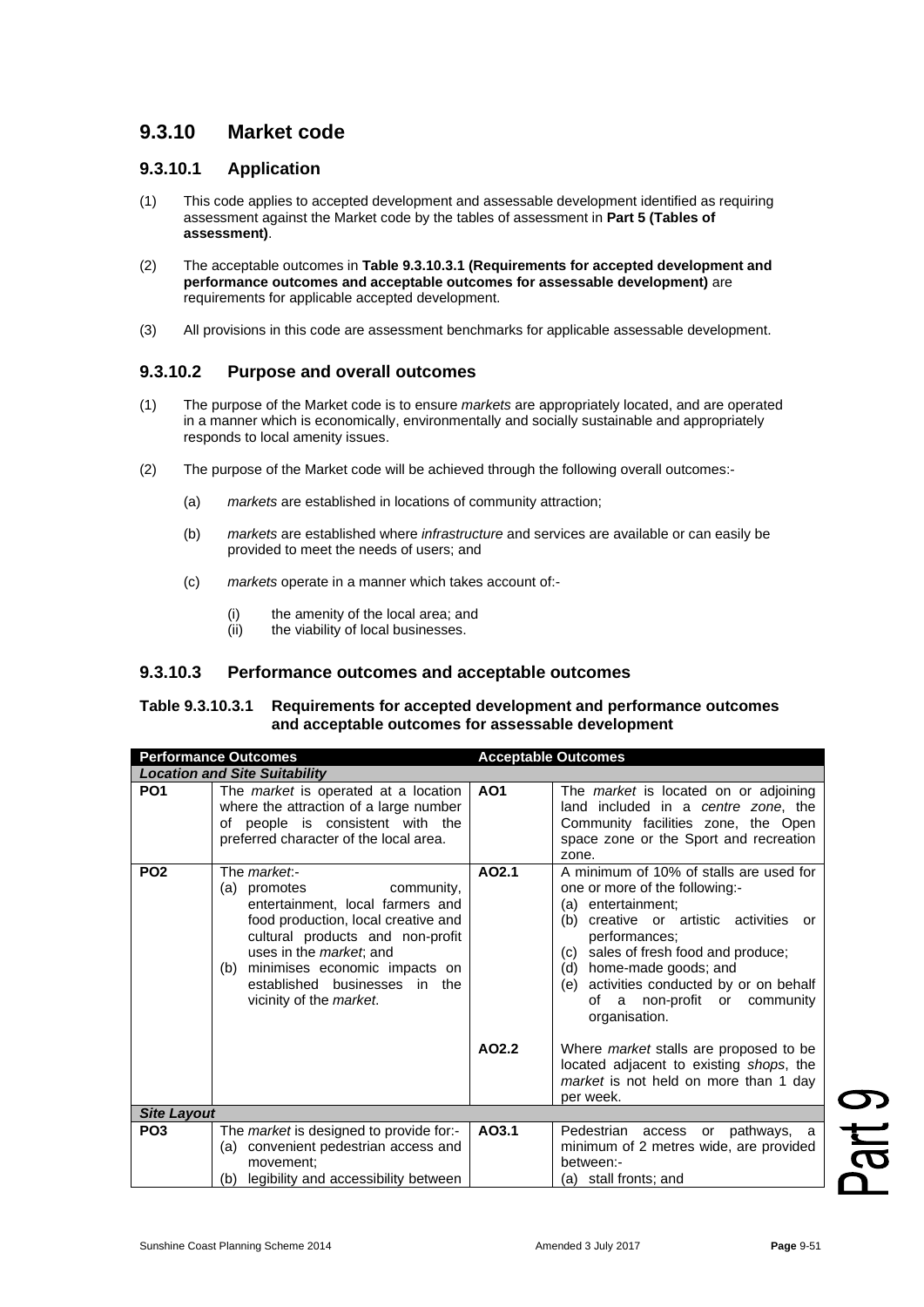|                         | <b>Performance Outcomes</b>                                                                                                                                                                                                                                                                       | <b>Acceptable Outcomes</b> |                                                                                                                                                                                                                                                                                                                                                                                            |
|-------------------------|---------------------------------------------------------------------------------------------------------------------------------------------------------------------------------------------------------------------------------------------------------------------------------------------------|----------------------------|--------------------------------------------------------------------------------------------------------------------------------------------------------------------------------------------------------------------------------------------------------------------------------------------------------------------------------------------------------------------------------------------|
|                         | stalls and existing surrounding                                                                                                                                                                                                                                                                   |                            | (b) stalls and existing shop fronts.                                                                                                                                                                                                                                                                                                                                                       |
|                         | uses; and<br>(c) pedestrian comfort and safety,<br>including the provision of public<br>convenience facilities.                                                                                                                                                                                   | AO3.2                      | Public toilets:-<br>(a) are provided within the area of the<br>market, or are located within 250<br>metres of the <i>market</i> ; and<br>(b) remain open and accessible for use<br>during market hours.                                                                                                                                                                                    |
|                         |                                                                                                                                                                                                                                                                                                   | AO3.3                      | Directional signage is provided to identify<br>the location of, and entry to, public toilet<br>facilities.                                                                                                                                                                                                                                                                                 |
|                         | <b>Operation and Protection of Amenity</b>                                                                                                                                                                                                                                                        |                            |                                                                                                                                                                                                                                                                                                                                                                                            |
| PO <sub>4</sub>         | The market is operated in a manner<br>that does not cause environmental<br>nuisance to neighbouring and nearby<br>residents and other sensitive land<br>uses, having regard to:-<br>(a) the generation of noise, dust,<br>odour and light emissions; and<br>(b) hours and frequency of operation. | AO4.1                      | The market is conducted, including set-<br>up and pack-up time, between the hours<br>of 5.00am and 10.00pm.                                                                                                                                                                                                                                                                                |
|                         |                                                                                                                                                                                                                                                                                                   | AO4.2                      | The market is conducted, excluding set-<br>up and pack-up time, for not more than 8<br>hours.                                                                                                                                                                                                                                                                                              |
|                         |                                                                                                                                                                                                                                                                                                   | AO4.3                      | Where other than provided for by<br>Acceptable Outcome AO2.2, the market<br>is held on not more than two days per<br>week.                                                                                                                                                                                                                                                                 |
|                         |                                                                                                                                                                                                                                                                                                   | AO4.4                      | generated from<br>Noise<br>the<br>market<br>with the level<br>complies<br>of<br>noise<br>emissions<br>prescribed<br>the<br>under<br>Protection<br>(Noise)<br>Environmental<br>Regulations 1997.                                                                                                                                                                                            |
|                         |                                                                                                                                                                                                                                                                                                   | AO4.5                      | Any outdoor lighting associated with the<br>market is designed, installed, operated<br>and maintained in accordance with<br>AS4282 - The Control of the Obtrusive<br>Effects of Outdoor Lighting.                                                                                                                                                                                          |
|                         |                                                                                                                                                                                                                                                                                                   | AO4.6                      | Any temporary lighting is dismantled<br>immediately on closure of the market.                                                                                                                                                                                                                                                                                                              |
| <b>Waste Management</b> |                                                                                                                                                                                                                                                                                                   |                            |                                                                                                                                                                                                                                                                                                                                                                                            |
| PO <sub>5</sub>         | The<br>established<br>market<br>is<br>and  <br>operated to provide a safe and healthy<br>environment and provides<br>waste<br>facilities<br>which<br>disposal<br>are<br>appropriate to the type and scale of<br>the <i>market</i> .                                                               | AO5.1                      | Waste containers are provided on the<br>premises for the disposal of waste from<br>stall holders and the public, at a rate of:-<br>(a) 1 standard waste container for each<br>food stall (not including existing<br>street bins); and<br>(b) 1 standard waste container and 1<br>recycled waste container for every 4<br>non-food<br>stalls<br>(not<br>including<br>existing street bins). |
|                         |                                                                                                                                                                                                                                                                                                   | AO5.2                      | The use area for the market is left in a<br>clean state at the end of each market<br>day.                                                                                                                                                                                                                                                                                                  |
|                         | <b>Maintenance of Pedestrian Environment</b>                                                                                                                                                                                                                                                      |                            |                                                                                                                                                                                                                                                                                                                                                                                            |
| PO <sub>6</sub>         | The design and management of<br>access, parking and vehicle movement<br>ensures that:-<br>(a) safe vehicular, pedestrian and<br>cyclist access is provided to and<br>from the site; and<br>(b) the functioning of the<br>road<br>network is protected.                                            | AO <sub>6</sub>            | Where the <i>market</i> is conducted on a<br>footpath and the adjoining road remains<br>open to vehicle use, a minimum 1.2<br>metre clearance from the kerb to any<br>market structure or use area is provided.                                                                                                                                                                            |